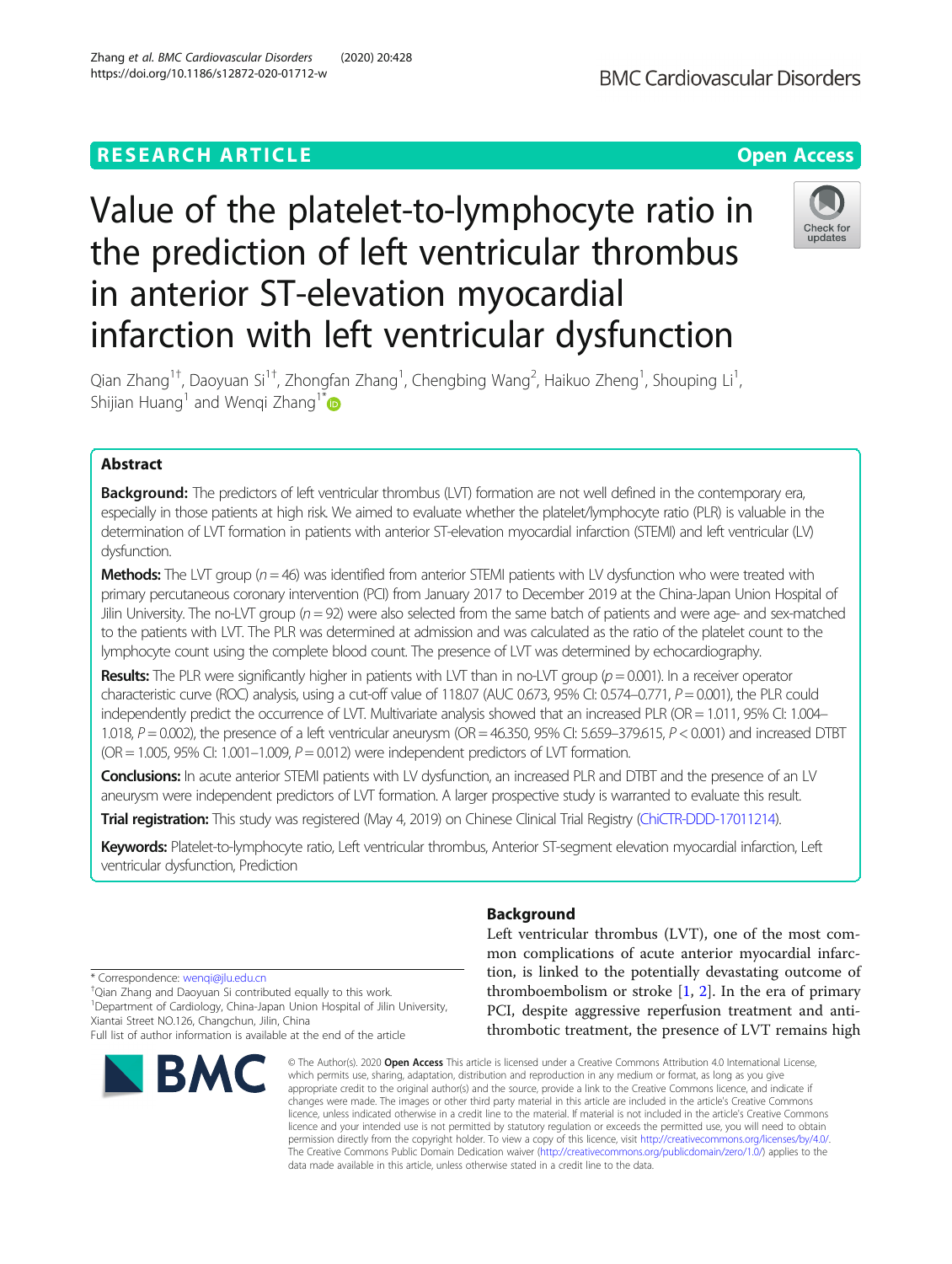after anterior STEMI [[3,](#page-6-0) [4](#page-6-0)]. Recently, a prospective multicenter study showed that the incidence of LVT among patients with LV dysfunction after anterior myocardial infarction was up to 26% [[5](#page-6-0)]. Moreover, detection by standard echocardiography may underestimate the incidence, especially in such a high-risk group [[6,](#page-6-0) [7](#page-6-0)]. The existing biomarkers, however, are not sufficient to predict which of the patients with anterior STEMI is prone to develop LVT, and the identification of additional early predictors would, therefore, be of benefit.

Determining the correlation between clinical and laboratory indicators of thrombosis is the key to the prevention of thromboembolism. The PLR, a new index, provides information about both the inflammatory and thrombosis pathways. Recent evidence [[8](#page-6-0)–[10](#page-6-0)] has shown the meaningful clinical information of the PLR in coronary heart disease and thrombotic diseases (whether diagnostic information or prognostic information). Despite the findings above, data regarding the role of this inflammatory biomarker in LVT are lacking. We conducted a retrospective case-control study to explore the correlation between LVT and the PLR among anterior STEMI patients with LV dysfunction after primary PCI.

#### Methods

#### Study population and design

In this matched case-control study, we screened 474 consecutive patients with acute anterior STEMI who underwent primary PCI from January 2017 to December 2019 at the China-Japan Union Hospital of Jilin University. The exclusion criteria were left ventricular ejection fraction (LVEF)  $\geq 50\%$ , hematopathy, malignant tumor, active infection, renal failure, liver failure, and thrombolytic therapy before admission. In total, 257 patients were excluded due to meeting the following exclusion criteria: LVEF≥50% ( $n = 230$ ), hematopathy ( $n = 1$ ), malignant tumor ( $n = 1$ ), active infection ( $n = 15$ ), renal failure  $(n=2)$ , liver failure  $(n=2)$ , and receiving thrombolytic therapy before admission  $(n = 6)$ . The remaining 217 patients with an initial diagnosis of acute anterior STEMI who met the inclusion and exclusion criteria were enrolled. Of them, 46 LVT patients were identified as the LVT group. The no-LVT group ( $n = 92$ ) was matched at a ratio of 1:2 for the variables of age and sex to the patients without LVT during the same period (Fig. [1](#page-2-0)). The trial was approved by the institutional review board of the China-Japan Union Hospital of Jilin University (Approval No. 2019012804) and was registered in the Chinese Clinical Trial Registry (ChiCTR-DDD-17011214), and written informed consent was obtained from each subject.

Blood samples were taken from the anterior elbow vein on admission before receiving any fibrinolytic therapy. The PLR was calculated as the ratio of the platelet count divided by the absolute lymphocyte count. STEMI was defined according to the WHO criteria as revised in 2000 [[11](#page-6-0)]. The angiographic data of all patients were evaluated by two experienced cardiologists, echocardiography was performed within 7 days after admission, and LVT was defined  $[12]$  $[12]$  as a mass with high echo density adjacent to an abnormally contractile myocardial segment. The LVT had to be distinguishable from the surrounding myocardium, have a clear thrombus-blood interface, and be visible in at least two transducer positions. LVEF was calculated by the Simpson method. LV dysfunction was defined as an LVEF< 50%. The door-toballoon time (DTBT) was recorded as the time from the evaluation by the emergency department ("door" time) to coronary balloon inflation.

#### Statistical analysis

The normal distributed continuous variable was expressed by mean  $\pm$  standard deviation (x bar $\pm$ SD) and compared using student t-test, and the non-normal distributed continuous variable of was expressed by median (quartile) [M  $(Q1 \sim Q3)$ ] and compared using Mann-Whitney U test. Chi-square test was used to compare the categorical data. All the independent variables which may affect the dependent variable were performed with univariate analysis. Those variables (PLR, NLR, LV aneurysmn, fibrinogen, DBTB, LVEDD) with statistical significance at the univariate analysis. Multivariate Logistic regression analysis was performed to identify the independent predictors of inflammatory markers to predict the formation of LVT, where the covariates in the multivariate analysis were those statistically significant in univariate analysis (PLR, NLR, LV aneurysmn, fibrinogen, DBTB, LVEDD) with sex and age. The determinants in the analysis was 0.459. The sensitivity and specificity of PLR in predicting LVT were determined by receiver-operating characteristic (ROC) curve analysis, and the diagnostic accuracy was measured by the area under ROC curve (AUROC). All statistical analyses are double-tailed;  $p < 0.05$  was considered to be statistically significant. Analyses were conducted using SPSS Version 22.0 ((IBM Corp, Armonk, NY, USA).

#### Results

A total of 132 patients participated in this retrospectively matched case-control study. They were divided into the LVT group ( $n = 46$ ) and the no-LVT group ( $n = 92$ ). The main characteristics and hematological features of the patient are shown in Table [1.](#page-3-0) No significant differences were observed for age, sex, smoking history, or concomitant diseases (such as hypertension and diabetes). Among patients who were admitted to the hospital within 12 h of the onset of chest pain, 17 (37%) developed LVT. In 29 patients, 12 h after the onset of chest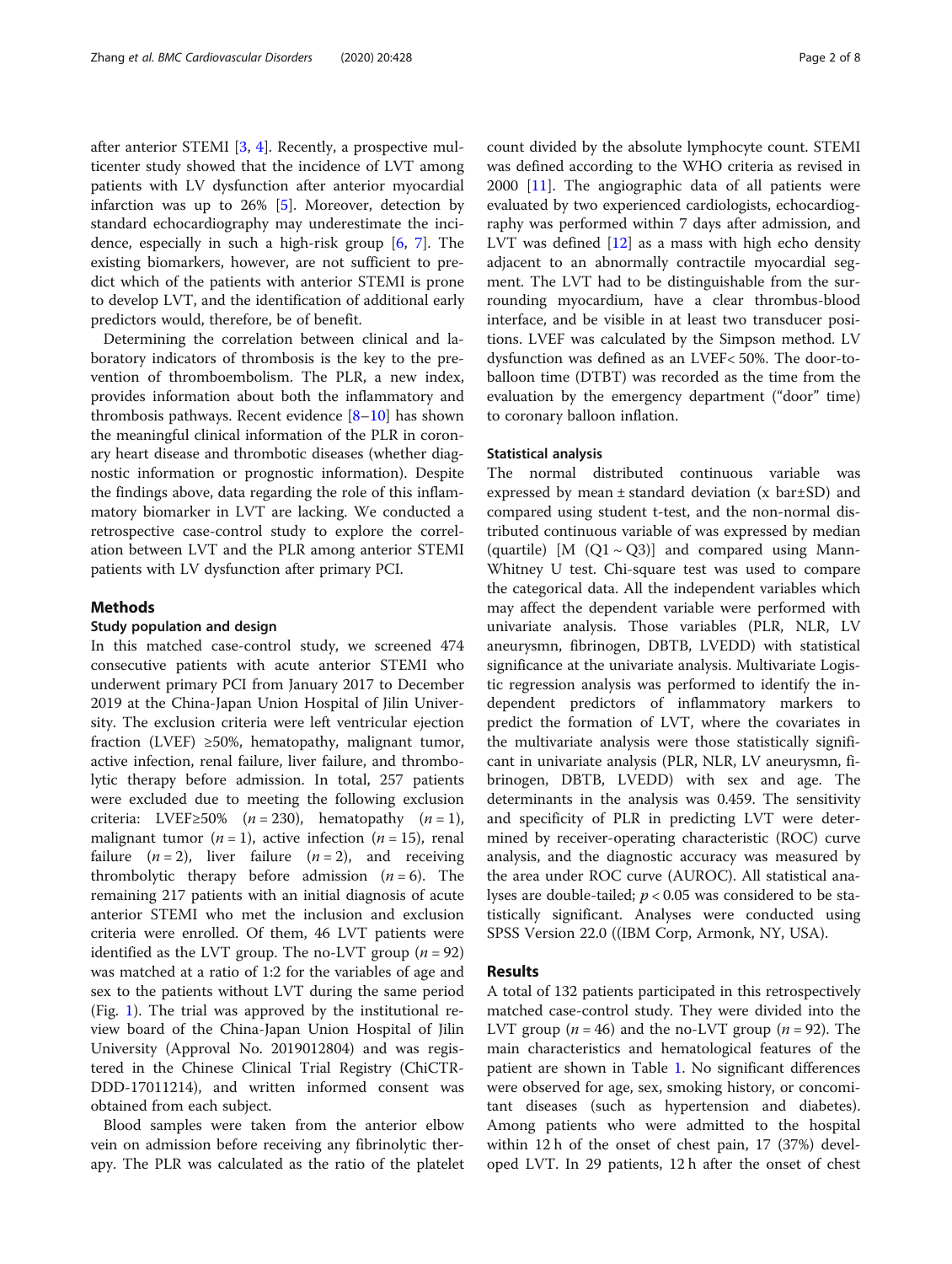<span id="page-2-0"></span>

pain, their conditions were complicated by LVT. The results showed no significant difference between the two groups ( $P > 0.05$ ). Angiographic analysis showed that 8 patients in the LVT group and 20 patients in the no-LVT group were treated with thrombectomy. The percentages of thrombectomy between the two groups were not significantly different  $(P > 0.05)$ . The average DTBT for patients in the LVT group was 141.87 min, and that for the no-LVT group was 97.58 min. The difference in DTBT between the two groups was statistically significant ( $P < 0.05$ ).

With respect to hematological parameters, the WBC, MPV and neutrophil and monocyte counts were not significantly different when the no-LVT group was compared to the LVT group (all  $P > 0.05$ ). The number of lymphocytes in the LVT group was significantly lower than that in the no-LVT group ( $p = 0.001$ ). The platelet count in patients with LVT was higher, but there was no significant difference between the two groups ( $p =$ 0.316). However, the PLR and NLR in patients with LVT were significantly higher than those in the no-LVT group  $(P = 0.001)$ . Furthermore, the fibrinogen was significantly higher in the thrombus group ( $P = 0.044$ ).

Echocardiographic parameters of patients, such as LVEF, ventricular aneurysm, and left ventricular diameter, were recorded and analyzed. No significant difference in LVEF was observed between the two groups  $(P > 0.05)$ . The results demonstrated that both ventricular aneurysm and left ventricular diameter were significantly higher in the LVT group than in the no-LVT group  $(P < 0.05)$ .

Further multivariate logistic regression analysis was used to determine the independent risks of LVT. After being adjusted for age, sex, and LVEF, the independent risk factors for LVT were an increased PLR ( $OR = 1.011$ , 95% CI:  $1.004 - 1.018$ ,  $P = 0.002$ ), the presence of left ventricular aneurysm (OR = 46.350, 95% CI: 5.659–379.615,  $P<0.001$ ) and an increased DTBT (OR = 1.005, 95% CI: 1.001–1.009,  $P = 0.012$  $P = 0.012$ ) (Table 2). Through the analysis of the ROC curve of the subjects (Fig. [2](#page-4-0)), a PLR  $>118$ (AUC: 0.672, 95% CI: 0.573–0.770,  $p = 0.001$ ) was determined to have a sensitivity of 56.5% and a specificity of 70.7% for the prediction of thrombus in anterior STEMI with LV dysfunction after PCI. Moreover, in our study, 16 patients were diagnosed with the ventricular aneurysm, and 15 patients of them developed LVT. So,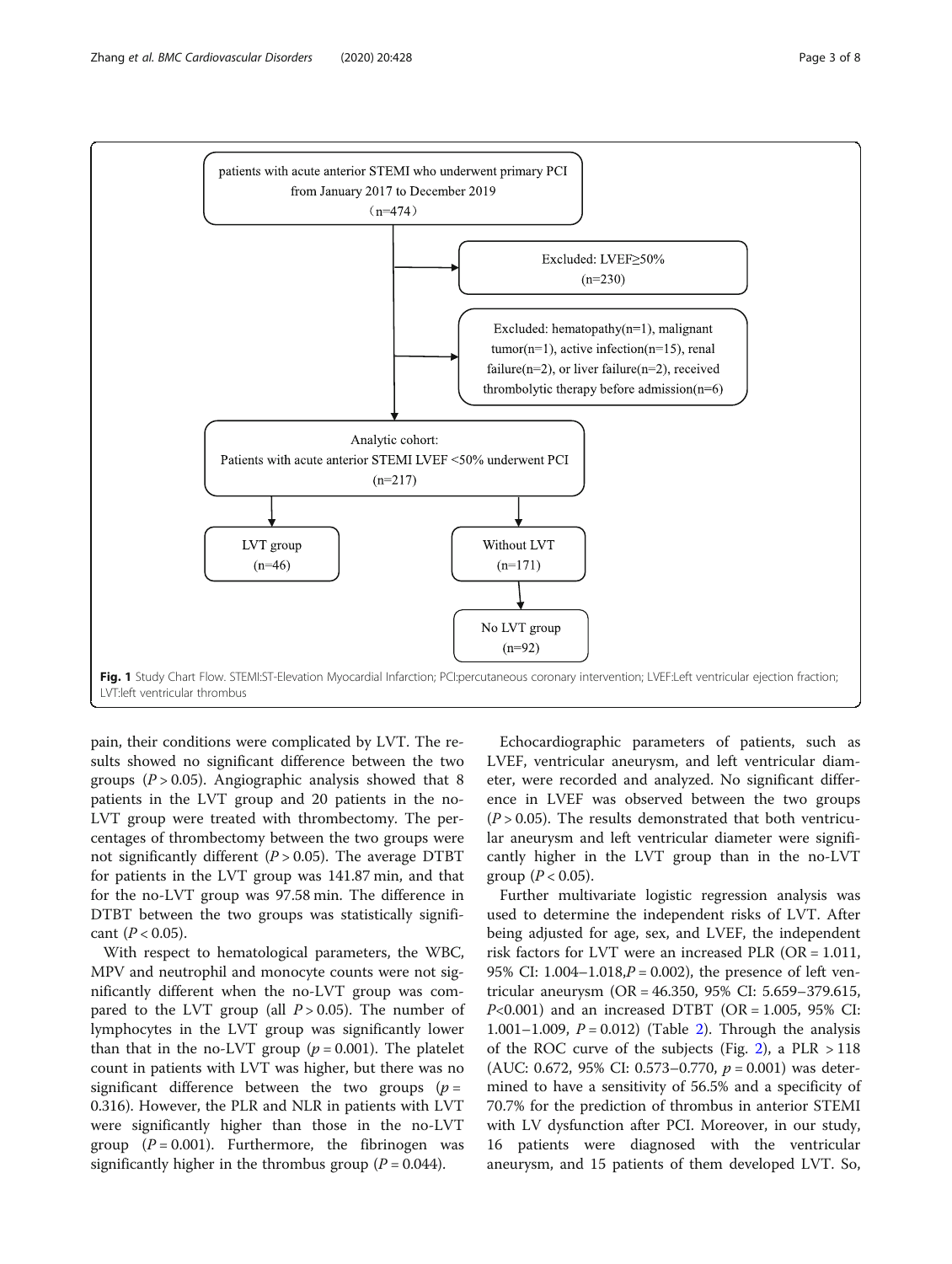#### <span id="page-3-0"></span>Table 1 Baseline Demographics

|                                          | Whole cohort( $n = 217$ ) | LVT group( $n = 46$ ) | No LVT group( $n = 92$ ) | 95%CI            | P value |
|------------------------------------------|---------------------------|-----------------------|--------------------------|------------------|---------|
| <b>Baseline clinical characteristics</b> |                           |                       |                          |                  |         |
| Age (years)                              | $61.01 \pm 11.51$         | $59.63 \pm 11.75$     | $61.01 \pm 11.51$        | (0.964, 1.030)   | 0.951   |
| Male sex, n (%)                          | 173 (79.7)                | 36 (78.3)             | 173 (79.7)               | (0.424, 2.359)   | 1.000   |
| Smoker, n (%)                            | 121 (55.8)                | 26(56.5)              | 121 (55.8)               | (0.353, 1.497)   | 0.386   |
| HTN, n (%)                               | 86 (39.6)                 | 15 (32.6)             | 86 (39.6)                | (0.275, 1.208)   | 0.142   |
| DM, n (%)                                | 45 (20.7)                 | 9(19.6)               | 45 (20.7)                | (0.290, 1.547)   | 0.588   |
| chest pain onset duration<12 h           | 123 (56.7)                | 17(37)                | 123 (56.7)               | (0.260, 1.110)   | 0.091   |
| <b>Procedural characteristics</b>        |                           |                       |                          |                  |         |
| DTBT (min) (means $\pm$ SD)              | $102.87 \pm 91.82$        | $141.87 \pm 105.06$   | $102.87 \pm 91.82$       | (1.001, 1.008)   | 0.005   |
| Thrombectomy n (%)                       | 47 (21.7)                 | 8 (17.4)              | 47 (21.7)                | (0.305, 1.881)   | 0.493   |
| Pre-PCI TIMI flowgrade                   |                           |                       |                          |                  |         |
| $\mathbb O$                              | 172 (79.3)                | 33 (76.1)             | 172 (79.3)               | ÷                | 0.155   |
| 1                                        | 7(3.2)                    | 1(2.15)               | 7(3.2)                   |                  | 0.720   |
| $\overline{2}$                           | 8(3.7)                    | 1(2.15)               | 8(3.7)                   |                  | 1.000   |
| 3                                        | 30 (18.4)                 | 9(19.6)               | 30 (18.4)                |                  | 0.144   |
| post-PCI TIMI flowgrade =3               |                           |                       |                          |                  |         |
| 0                                        | 0                         | $\circ$               | 0                        |                  |         |
| $\mathbf{1}$                             | $\overline{0}$            | $\overline{0}$        | $\overline{0}$           |                  |         |
| $\overline{2}$                           | 10(4.6)                   | 1(2.2)                | 10(4.6)                  |                  | 1.000   |
| 3                                        | 207 (95.4)                | 45 (97.8)             | 207 (95.4)               |                  | 0.698   |
| <b>Blood examinations on admission</b>   |                           |                       |                          |                  |         |
| WBC $(\times 10^9)$                      | 10.05 (8.22, 12.82)       | 10.7 (7.9, 13.6)      | 10.05 (8.22, 12.82)      | (1.034, 1.236)   | 0.062   |
| MPV (fl)                                 | $9.6$ (9.0, 10.5)         | 9.6(9.1, 10.7)        | $9.6$ (9.0, 10.5)        | (0.760, 1.415)   | 0.748   |
| Platelets $(x10^9)$                      | 197.5 (158.25, 251.75)    | 228 (164, 294)        | 197.5 (158.25, 251.75)   | (0.999, 1.009)   | 0.316   |
| Neutrophil $(x10^9)$                     | 7.40 (5.60, 10.25)        | 7.30 (5.45, 10.17)    | 7.40 (5.60, 10.25)       | (1.025, 1.234)   | 0.059   |
| Lymphocyte $(x10^9)$                     | 1.68(1.25, 2.14)          | 1.41 (1.14, 2.25)     | 1.68 (1.25, 2.14)        | (0.304, 0.871)   | 0.001   |
| Monocyte $(x10^9)$                       | $0.63$ (0.46, 0.86)       | $0.58$ (0.38, 0.75)   | $0.63$ $(0.46, 0.86)$    | (0.305, 5.576)   | 0.430   |
| <b>NLR</b>                               | 4.38 (2.76, 7.91)         | 4.37 (2.84, 8.23)     | 4.38 (2.76, 7.91)        | (1.098, 1.444)   | 0.001   |
| PLR                                      | 114.57 (90.79, 157.42)    | 129.6 (98.9194.7)     | 114.57 (90.79, 157.42)   | (1.005, 1.020)   | 0.001   |
| fibrinogen (mg/dl)                       | 3.59 (3.03, 4.55)         | $4.1$ $(3.2, 5.6)$    | 3.59 (3.03, 4.55)        | (0.972, 1.547)   | 0.044   |
| Echocardiography                         |                           |                       |                          |                  |         |
| LVEDD (mm)                               | 48.25 (44.5, 53.64)       | 51.2 (48.1, 56.4)     | 48.25 (44.5, 53.64)      | (1.012, 1.128)   | 0.012   |
| LVEF, %, (means $\pm$ SD)                | $41.78 \pm 6.72$          | $39.84 \pm 10.05$     | $41.78 \pm 6.72$         | (0.886, 0.981)   | 0.138   |
| LV aneurysmn n (%)                       | 19 (87.56)                | 15 (32.6)             | 19 (87.56)               | (5.585, 347.162) | 0.001   |

The chest pain onset duration referred to the period of the occurrence of acute myocardial infarction to admission

HTN Hypertension, DM diabetes mellitus, TIMI thrombolysis in myocardial infarction, DTBT Door-to-balloon time, WBC White blood cell count, MPV Mean platelet volume, NLR Neutrophil /lymphocyte ratio, PLR Platelet/lymphocyte ratio, LVEF left ventricular ejection fraction, LVEDD left ventricular end-diastolic dimension, LV aneurysmn, left ventricular aneurysmn

P value represents the results of univariate analysis between LVT group and no LVT group

we conducted a sensitivity analysis removing the patients with LV aneurysm. In the analysis of the ROC curve of the subjects, the PLR > 121 (AUC: 0.676, 95% CI: 0.555– 0.797,  $p = 0.006$ ) had a 61.3% sensitivity and 69.4% specificity in predicting LVT in anterior STEMI with LV dysfunction after PCI. This result was consistent with our above finding in the whole subjects.

### **Discussion**

In this study, we observed that the PLR was significantly increased in patients with LVT. Increased PLR and the presence of left ventricular aneurysm were independent predictors of LVT formation in anterior STEMI complicated by LV dysfunction in patients treated with primary PCI. In the ROC curve analysis, the AUC for the PLR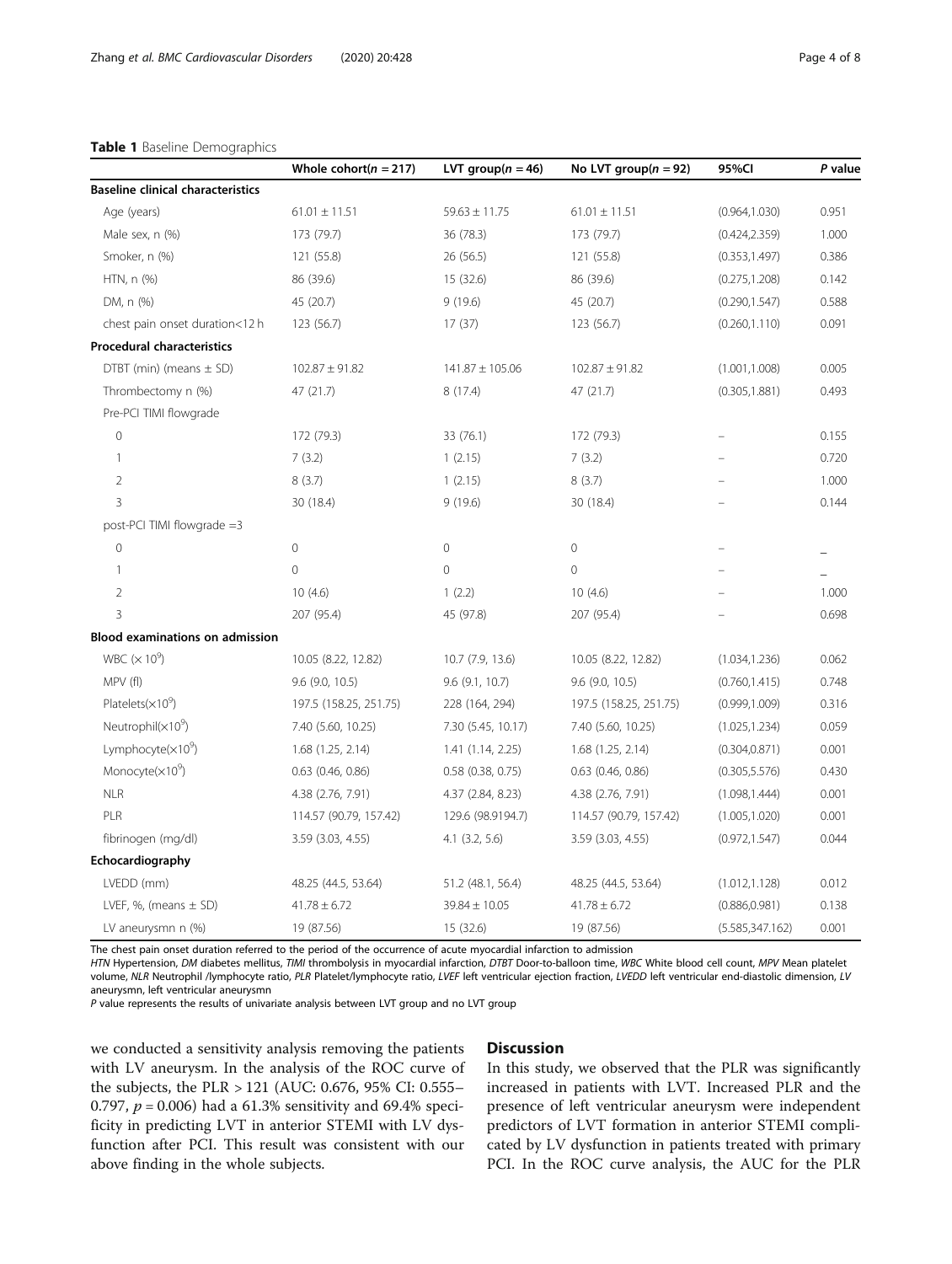<span id="page-4-0"></span>Table 2 Multivariate Logistic Regression Analysis for Assessment of Independent Predictors of LVT

| Variable        | <b>OR</b> | 95%CI               |         | VIF   |
|-----------------|-----------|---------------------|---------|-------|
|                 |           |                     | p Value |       |
| PI <sub>R</sub> | 1.011     | $(1.004 - 1.018)$   | 0.002   | 2.174 |
| NI R            | 1.133     | $(0.966 - 1.328)$   | 0.125   | 2.228 |
| LV aneurysmn    | 46.350    | $(5.659 - 379.615)$ | < 0.001 | 1.089 |
| fibrinogen      | 1.248     | $(0.978 - 1.593)$   | 0.074   | 1.328 |
| <b>DBTB</b>     | 1.005     | $(1.001 - 1.009)$   | 0.012   | 1.338 |
| LVEDD (mm)      | 1.050     | $(0.990 - 1.114)$   | 0.103   | 1.115 |

PLR Platelet/lymphocyte ratio, NLR Neutrophil /lymphocyte ratio, LV aneurysmn; left ventricular aneurysmn, DBTB Door-to-balloon time, LVEDD left ventricular end-diastolic dimension, CI confidence interval, VIF variance inflation factor

was 0.672, indicating that it is a promising index for the prediction of LVT formation in high-risk groups.

Although the reperfusion technique has been generalized during the acute infarction phase, the incidence of left ventricular thrombosis is still high [[1](#page-6-0)]. Moreover, several studies [[2](#page-6-0), [7](#page-6-0), [13](#page-6-0), [14](#page-6-0)] reported that the sensitivity of transthoracic echocardiography (TTE) is as low as 20 to 25% when compared with cardiac magnetic resonance imaging with contrast-delayed enhancement (CMR-DE). The true incidence of LVT has been seriously underestimated in daily practice, most likely due to the limited use of CMR-DE. Furthermore, the prognostic effect of LVT was daunting. A recent meta-analysis [[15](#page-6-0)] showed that LVT after acute myocardial infarction indicated a fourfold increased embolic risk and a twofold long-term mortality rate in the current era of PCI. The discovery of a more capable marker for the prediction of LV thrombus formation is a critical factor to avoid these terrible complications.



Consistently known risk factors for LVT formation in STEMI include anterior location, lower LVEF, LV aneurysm, and delayed reperfusion [[16](#page-6-0)–[18](#page-6-0)]. Our study was precisely designed to identify the extra predictors of LVT in patients with the two main risk factors for LVT.

In the present analysis, LVT was more common in patients with longer DTBT Multivariate analysis showed that increased DTBT was an independent risk factor for the formation of LVT. Early data [\[19\]](#page-6-0) showed that DTBT had a profound influence on the early patency of infarcted vessels. The two findings were likely related to delayed reperfusion, indicating that DTBT played a crucial role in STEMI patients. In contrast to our study, Rabbani et al. [\[20](#page-6-0)] found that DTBT was not an independent risk factor for LVT in anterior STEMI. The explanation might be that the subjects enrolled in our study were anterior STEMI with LV dysfunction patients, and delayed reperfusion played a more important role in such high-risk patients. In addition, compared to Rabbani's study, the DTBT in our no-LVT group was relatively short, which might potentially reduce the influence of delayed reperfusion. Although thrombectomy was not recommended in routine application [[21\]](#page-6-0), De Rosa, S. et al. [\[22](#page-6-0), [23](#page-6-0)] showed that thrombectomy had important positive effects on long-term clinical outcome in high-risk patients with AMI, and its effect became relevant in late presenters, suggesting that thrombectomy might be helpful in selected subpopulations at higher clinical risk. However, in our study, patients who were treated with thrombectomy showed no significant difference in the occurrence of LVT. The main explanation might be that 97.8% of the no-LVT group and 96.7% of the LVT group recovered to TIMI grade 3 during PCI. TIMI grade 3 flow before and after PCI is an independent predictor of 1-year survival [[24\]](#page-6-0). Some previous studies [[17](#page-6-0), [25\]](#page-6-0) have identified that the coactivation of coagulation and inflammation plays a central role in the formation of LVT. Shacham et al. [\[26\]](#page-6-0) demonstrated that admission fibrinogen levels are independent predictors of early LVT formation in patients with firstever anterior STEMI. This study was a survey of a general population and may not apply to our patients with systolic dysfunction. We also found a significantly higher level of fibrinogen in the LVT group. Regrettably, there was no statistical significance after multivariate analysis. Moreover, consistent with prior studies [\[27,](#page-6-0) [28](#page-6-0)], we also demonstrated an independent association between left ventricular aneurysm and LVT. Interestingly, sixteen patients were diagnosed with ventricular aneurysm, 93.75% (15/16) of whom had LVT. The formation of aneurysms caused by vortex reflux affects the normal deposition of blood, which will increase the incidence of LVT.

The PLR is an accessible, repeatable new biomarker of systemic inflammation and is related to the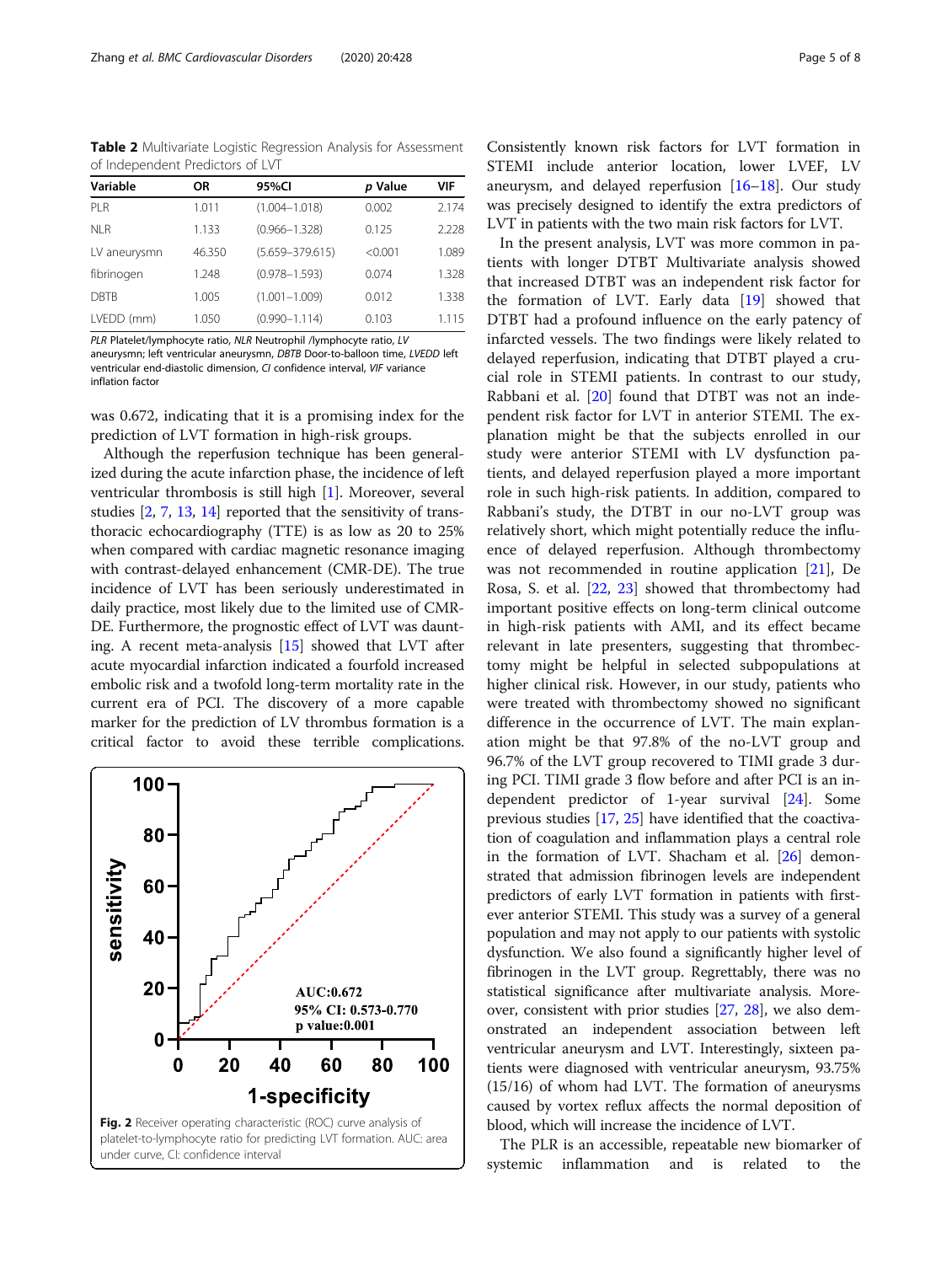pathophysiological mechanism of inflammation and thrombosis. Platelets participate in the formation of blood clots and transmit mediators to develop and maintain an inflammatory response [[29\]](#page-6-0). In contrast, lymphocytes are thought to control the inflammatory pathway. Higher platelet counts and lower lymphocyte counts are reported to be associated with adverse cardiovascular outcomes [[30](#page-6-0), [31\]](#page-6-0). The PLR can predict clinical outcomes in patients with systemic inflammation better than either the platelet count or the lymphocyte count alone. The interpretation of combined hematological indices may reveal patients at increased risk of thrombotic events. Insufficient standardization of laboratory measurements, inappropriate subject selection and preanalytical errors are the main limitations of the PLR [\[32](#page-6-0)]. A growing body of evidence now shows that an intriguing relationship does exist between high PLR and thrombotic diseases. Altintas et al. [[33\]](#page-6-0) found that a higher PLR is significantly associated with the presence of silent brain infarcts (SBIs) in patients with paroxysmal atrial fibrillation (PAF) ( $P = 0.001$ ); increased PLR might be a factor that induces inflammatory processes on SBIs in patients with PAF even with low CHA2DS2–VASc scores. Kurtipek et al. [\[34\]](#page-6-0) showed that in pulmonary thromboembolism (PTE) patients, using noninvasive ultrasonography combined with higher PLR in endothelial dysfunction diagnosis is effective. The study of Zuo et al. [\[35\]](#page-6-0) proved that the PLR was a predictive marker of thrombogenesis in nonvalvular atrial fibrillation. Moreover, Gursoy et al. [[36\]](#page-6-0) performed a large-scale cohort study and stated that the PLR might be more specific than other inflammatory parameters for the indication of the presence of thrombosis in patients with prosthetic valve thrombosis (PVT). Multivariate analysis showed that an increased PLR was an independent predictor of thrombosis in patients with PVT. Similarly, in our study, the PLR was significantly higher in the LVT group, and lower lymphocyte levels probably contributed to this result because the platelet count between the two groups was not significantly different. The underlying mechanism [\[37](#page-7-0)] of low lymphocyte counts in patients with LVT has not been elucidated, but one explanation may be that cortisol inhibits the production of lymphocytes during acute stress. More specifically, it was found that [[38](#page-7-0)–[40](#page-7-0)] a decrease in lymphocyte count is a useful parameter describing atherosclerotic progression and adverse clinical outcomes in heart failure and acute coronary syndrome (ACS) patients. Hence, the PLR might be calculated as a simple, available parameter for individual risk stratification in high-risk patients to guide the choice of the best anticoagulant therapy strategy. It is expected that future studies on LVT will discover the potential mechanism of the prethrombotic effect of these new hematological parameters.

This study has some limitations. First, this was a single-center retrospective study involving a relatively limited number of patients and may not necessarily be representative of patient populations at other centers. Second, misdiagnosis or missed diagnosis may occur, but the likelihood of either when CMR-DE is used in the acute stage of myocardial infarction is decreased. Third, this study included only anterior STEMI patients post PCI with LV dysfunction. The selection of the patient population presents the possibility of selection bias. Moreover, our focus was on acute thrombosis (within 7 days of admission) formation, and we do not have information on additional late LVT formation.

## Conclusion

In patients with anterior STEMI and LV dysfunction, increased PLR and DTBT and the presence of LV aneurysm were associated with the presence of LVT and were independent predictors of LVT formation. In the future, the PLR may be valuable indicator to determine the occurrence of LVT in therapeutic practice. However, we must acknowledge that the results are hypothesisgenerating rather than conclusive. Further studies are needed to clarify the mechanisms underlying the relationship between the PLR and LVT.

#### Abbreviations

LVT: Left ventricular thrombus; PLR: Platelet/lymphocyte ratio; STEMI: STelevation myocardial infarction; PCI: Percutaneous coronary intervention; ROC: Receiver operator characteristic curve; AUC: Area under curve; DBTB: Door-to-balloon time; LVEF: Left ventricular ejection fraction; CMR-DE: Cardiac magnetic resonance imaging with contrast-delayed enhancement

#### Acknowledgements

Not applicable.

#### Authors' contributions

QZ collected and analyzed data, performed the literature search, and drafted the manuscript. DS designed the study, analyzed and interpreted the data, and made critical revision of the manuscript, ZZ, CW, HZ, SL, SH contributed to data collection and performed the literature search, WZ provided consultation, participated in the design and coordination of the manuscript. All authors read and approved the final manuscript.

#### Funding

This work was supported by grants from the Scientific and Technological Developing Scheme of Ji Lin Province (20180311024YY) and Science and Technology of Jilin Province (20180520054JH and 20200801076GH).

#### Availability of data and materials

The datasets used and/or analyzed during the current study are available from the corresponding author on reasonable request.

#### Ethics approval and consent to participate

This study was approved by the ethical review board of China-Japan Union Hospital of Jilin University (Approval No. 2019012804).and was registered Chinese Clinical Trial Registry (ChiCTR-DDD-17011214), and obtained the written informed consent of each subject.

#### Consent for publication

Not applicable.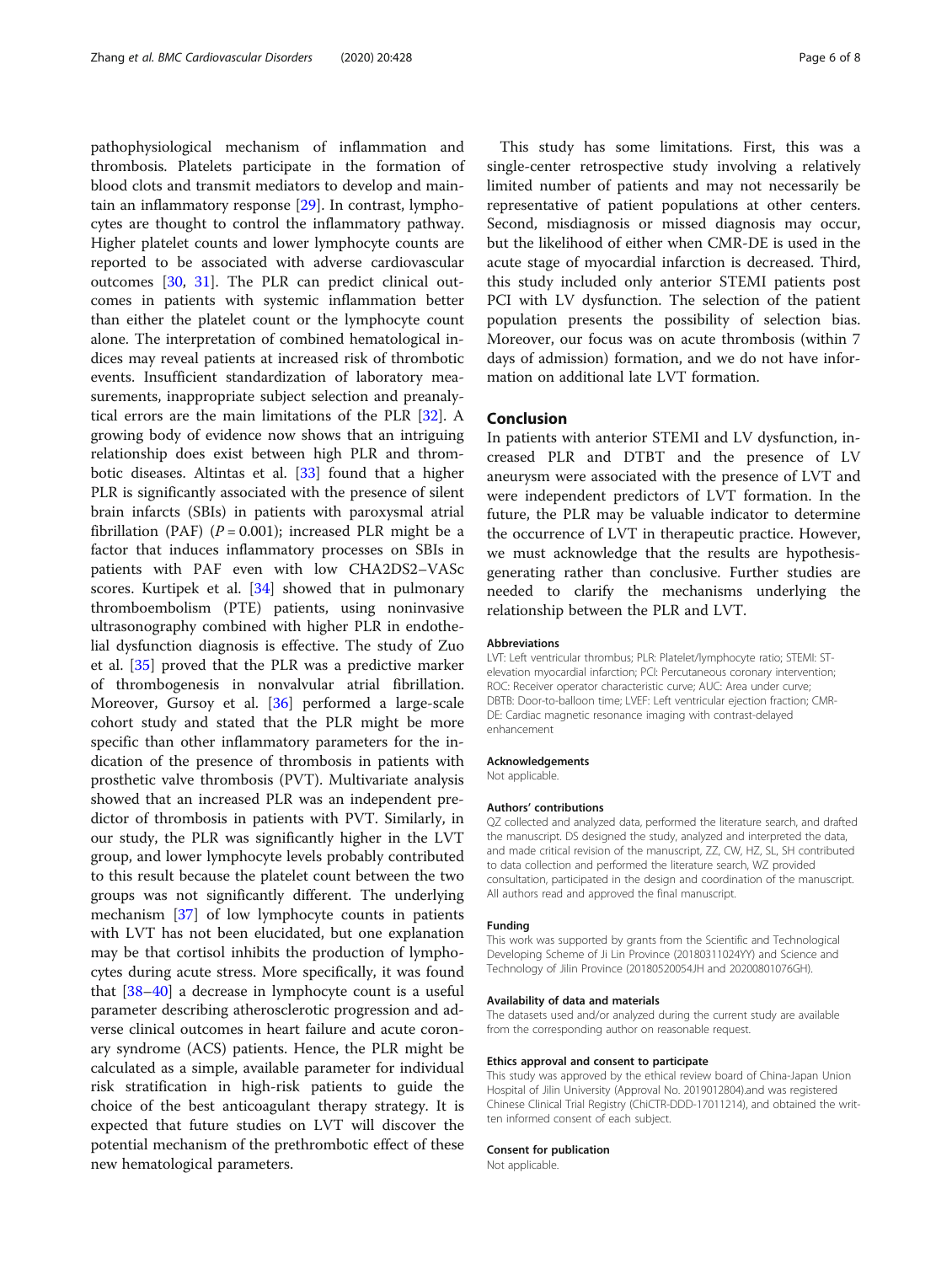#### <span id="page-6-0"></span>Competing interests

The authors have no conflict of interest to disclose.

#### Author details

<sup>1</sup>Department of Cardiology, China-Japan Union Hospital of Jilin University, Xiantai Street NO.126, Changchun, Jilin, China. <sup>2</sup>Department of Neurology, China-Japan Union Hospital of Jilin University, Changchun, Jilin, China.

#### Received: 14 June 2020 Accepted: 22 September 2020 Published online: 29 September 2020

#### References

- 1. McCarthy CP, Murphy S, Venkateswaran RV, Singh A, Chang LL, Joice MG, Bhatt DL, et al. Left ventricular Thrombus: contemporary etiologies, treatment strategies, and outcomes. J Am Coll Cardiol. 2019;73(15):2007–9.
- 2. Delewi R, Zijlstra F, Piek JJ. Left ventricular thrombus formation after acute myocardial infarction. Heart. 2012;98(23):1743–9.
- 3. Robinson AA, Jain A, Gentry M, McNamara RL. Left ventricular thrombi after STEMI in the primary PCI era: a systematic review and meta-analysis. Int J Cardiol. 2016;221:554–9.
- 4. Driesman AHO, Lang C, Stockwell P, Poppas A, Abbott D. Incidence and predictors of left ventricular Thrombus after primary percutaneous coronary intervention for anterior ST-segment elevation myocardial infarction. Clin Cardiol. 2015;38(10):590–7.
- 5. Meurin P, Brandao Carreira V, Dumaine R, Shqueir A, Milleron O, Safar B, Tabet JY, et al. Incidence, diagnostic methods, and evolution of left ventricular thrombus in patients with anterior myocardial infarction and low left ventricular ejection fraction: a prospective multicenter study. Am Heart J. 2015;170(2):256–62.
- 6. Phan J, Nguyen T, French J, Moses D, Schlaphoff G, Lo S, Thomas L, et al. Incidence and predictors of left ventricular thrombus formation following acute ST-segment elevation myocardial infarction: A serial cardiac MRI study. Int J Cardiol Heart Vasc. 2019;24:100395.
- 7. Weinsaft JW, Kim HW, Crowley AL, Klem I, Shenoy C, Van Assche L, Kim RJ, et al. LV thrombus detection by routine echocardiography: insights into performance characteristics using delayed enhancement CMR. J Am Coll Cardiol Img. 2011;4(7):702–12.
- Sun XP, Li J, Zhu WW, Li DB, Chen H, Li HW, Hua Q, et al. Impact of plateletto-lymphocyte ratio on clinical outcomes in patients with ST-segment elevation myocardial infarction. Angiology. 2017;68(4):346–53.
- Ming L, Jiang Z, Ma J, Wang Q, Wu F, Ping J. Platelet-to-lymphocyte ratio, neutrophil-to-lymphocyte ratio, and platelet indices in patients with acute deep vein thrombosis. Vasa. 2018;47(2):143–7.
- 10. Kurtul A, Ornek E. Platelet to lymphocyte ratio in cardiovascular diseases: a systematic review. Angiology. 2019;70(9):802–18.
- 11. Alpert JSTK, Antman E, Bassand JP. Myocardial infarction redefined a consensus document of the joint European Society of Cardiology/American College of Cardiology Committee for the redefinition of myocardial infarction. J Am Coll Cardiol. 2000;36:959–69.
- 12. Schiller NB, Shah PM, Crawford M, et al. Recommendations for quantitation of the left ventricle by two-dimensional echocardiography. American Society of Echocardiography Committee on Standards, Subcommittee on Quantitation of Two- Dimensional Echocardiograms. J Am Soc Echocardiogr. 1989;2(5):358–67.
- 13. Bulluck H, Chan MHH, Paradies V, Yellon RL, Ho HH, Chan MY, Hausenloy DJ, et al. Incidence and predictors of left ventricular thrombus by cardiovascular magnetic resonance in acute ST-segment elevation myocardial infarction treated by primary percutaneous coronary intervention: a meta-analysis. J Cardiovasc Magn Reson. 2018;20(1):72.
- 14. Srichai MB, Junor C, Rodriguez LL, Stillman AE, Grimm RA, Lieber ML, White RD, et al. Clinical, imaging, and pathological characteristics of left ventricular thrombus: a comparison of contrast-enhanced magnetic resonance imaging, transthoracic echocardiography, and transesophageal echocardiography with surgical or pathological validation. Am Heart J. 2006; 152(1):75–84.
- 15. Chen PF, Tang L, Yi JL, Pei JY, Hu XQ. The prognostic effect of left ventricular thrombus formation after acute myocardial infarction in the contemporary era of primary percutaneous coronary intervention: a metaanalysis. Eur J Intern Med. 2020;73:43–50.
- 16. Habash F, Vallurupalli S. Challenges in management of left ventricular thrombus. Ther Adv Cardiovasc Dis. 2017;11(8):203–13.
- 
- 17. Shacham Y, Leshem-Rubinow E, Ben Assa E, Rogowski O, Topilsky Y, Roth A, Steinvil A. Frequency and correlates of early left ventricular thrombus formation following anterior wall acute myocardial infarction treated with primary percutaneous coronary intervention. Am J Cardiol. 2013;111(5):667–70.
- 18. Solheim S, Seljeflot I, Lunde K, Bjornerheim R, Aakhus S, Forfang K, Arnesen H. Frequency of left ventricular thrombus in patients with anterior wall acute myocardial infarction treated with percutaneous coronary intervention and dual antiplatelet therapy. Am J Cardiol. 2010;106(9):1197–200.
- 19. Cannon CP, Gibson CM, Lambrew CT, Shoultz DA, Levy D, French WJ, Tiefenbrunn AJ, et al. Relationship of symptom-onset-to-balloon time and door-to-balloon time with mortality in patients undergoing angioplasty for acute myocardial infarction. JAMA. 2000;283(22).
- 20. Rabbani LE, Waksmonski C, Iqbal SN, Stant J, Sciacca R, Apfelbaum M, Homma S, et al. Determinants of left ventricular thrombus formation after primary percutaneous coronary intervention for anterior wall myocardial infarction. J Thromb Thrombolysis. 2008;25(2):141-5.
- 21. Taglieri N, Bacchi Reggiani ML, Ghetti G, Saia F, Compagnone M, Lanati G, Rapezzi C, et al. Efficacy and safety of thrombus aspiration in ST-segment elevation myocardial infarction: an updated systematic review and metaanalysis of randomised clinical trials. Eur Heart J Acute Cardiovasc Care. 2018;8(1):24–38.
- 22. De Rosa S, Cirillo P, De Luca G, Galasso G, Esposito G, Leosco D, Chiariello M, et al. Rheolytic thrombectomy during percutaneous coronary intervention improves long-term outcome in high-risk patients with acute myocardial infarction. J Interv Cardiol. 2007;20(4):292–8.
- 23. De Rosa S, Caiazzo G, Torella D, Indolfi C. Aspiration thrombectomy: an easily forgiven "latecomer". J Am Coll Cardiol. 2014;63(19):2052–3.
- 24. Brener SJ, Mehran R, Brodie BR, Guagliumi G, Witzenbichler B, Cristea E, Stone GW, et al. Predictors and implications of coronary infarct artery patency at initial angiography in patients with acute myocardial infarction (from the CADILLAC and HORIZONS-AMI trials). Am J Cardiol. 2011;108(7): 918–23.
- 25. Solheims S, Lundek S, Lunde K, et al. Prothrombotic markers in patients with acute myocardial infarction and left ventricular thrombus formation treated with pci and dual antiplatelet therapy. Thromb J. 2013;11:1.
- 26. Shacham Y, Leshem-Rubinow E, Ben Assa E, Rogowski O, Topilsky Y, Roth A, Steinvil A. Comparison of C-reactive protein and fibrinogen levels in patients having anterior wall ST-segment elevation myocardial infarction with versus without left ventricular thrombus (from a primary percutaneous coronary intervention cohort). Am J Cardiol. 2013;112(1):57–60.
- 27. Jiang YX, Jing LD, Jia YH. Clinical characteristics and risk factors of left ventricular Thrombus after acute myocardial infarction: a matched casecontrol study. Chin Med J. 2015;128(18):2415–9.
- 28. van Dantzig JMDB, Bot H, Visser CA. Left ventricular thrombus in acute myocardial infarction. Eur Heart J. 1996;17:1640–5.
- 29. Libby P, Croce K. Intertwining of thrombosis and inflammation in atherosclerosis. Curr Opin Hematol. 2007;14:55–61.
- 30. Kurtul A, Yarlioglues M, Murat SN, Ergun G, Duran M, Kasapkara HA, Ocek AH, et al. Usefulness of the platelet-to-lymphocyte ratio in predicting angiographic reflow after primary percutaneous coronary intervention in patients with acute ST-segment elevation myocardial infarction. Am J Cardiol. 2014;114(3):342–7.
- 31. Vakili H, Shirazi M, Charkhkar M, Khaheshi I, Memaryan M, Naderian M. Correlation of platelet-to-lymphocyte ratio and neutrophil-to-lymphocyte ratio with thrombolysis in myocardial infarction frame count in ST-segment elevation myocardial infarction. Eur J Clin Investig. 2017;47(4):322–7.
- 32. Gasparyan AY, Ayvazyan L, Mukanova U, Yessirkepov M, Kitas GD. The platelet-to-lymphocyte ratio as an inflammatory marker in rheumatic diseases. Ann Lab Med. 2019;39(4):345.
- 33. Altintas O, Tasal A, Niftaliyev E, Kucukdagli OT, Asil T. Association of plateletto-lymphocyte ratio with silent brain infarcts in patients with paroxysmal atrial fibrillation. Neurol Res. 2016;38(9):753–8.
- 34. Kurtipek E, Buyukterzi Z, Buyukterzi M, Alpaydin MS, Erdem SS. Endothelial dysfunction in patients with pulmonary thromboembolism: neutrophil to lymphocyte ratio and platelet to lymphocyte ratio. Clin Respir J. 2017;11(1):78–82.
- 35. Zuo K, Yang X. Decreased platelet-to-lymphocyte ratio as predictor of thrombogenesis in nonvalvular atrial fibrillation. Herz. 2018. [https://doi.org/](https://doi.org/10.1007/s00059-018-4770-7) [10.1007/s00059-018-4770-7](https://doi.org/10.1007/s00059-018-4770-7).
- 36. Gursoy OM, Karakoyun S, Kalcik M, Gokdeniz T, Yesin M, Gunduz S, Ozkan M, et al. Usefulness of novel hematologic inflammatory parameters to predict prosthetic mitral valve thrombosis. Am J Cardiol. 2014;113(5):860–4.